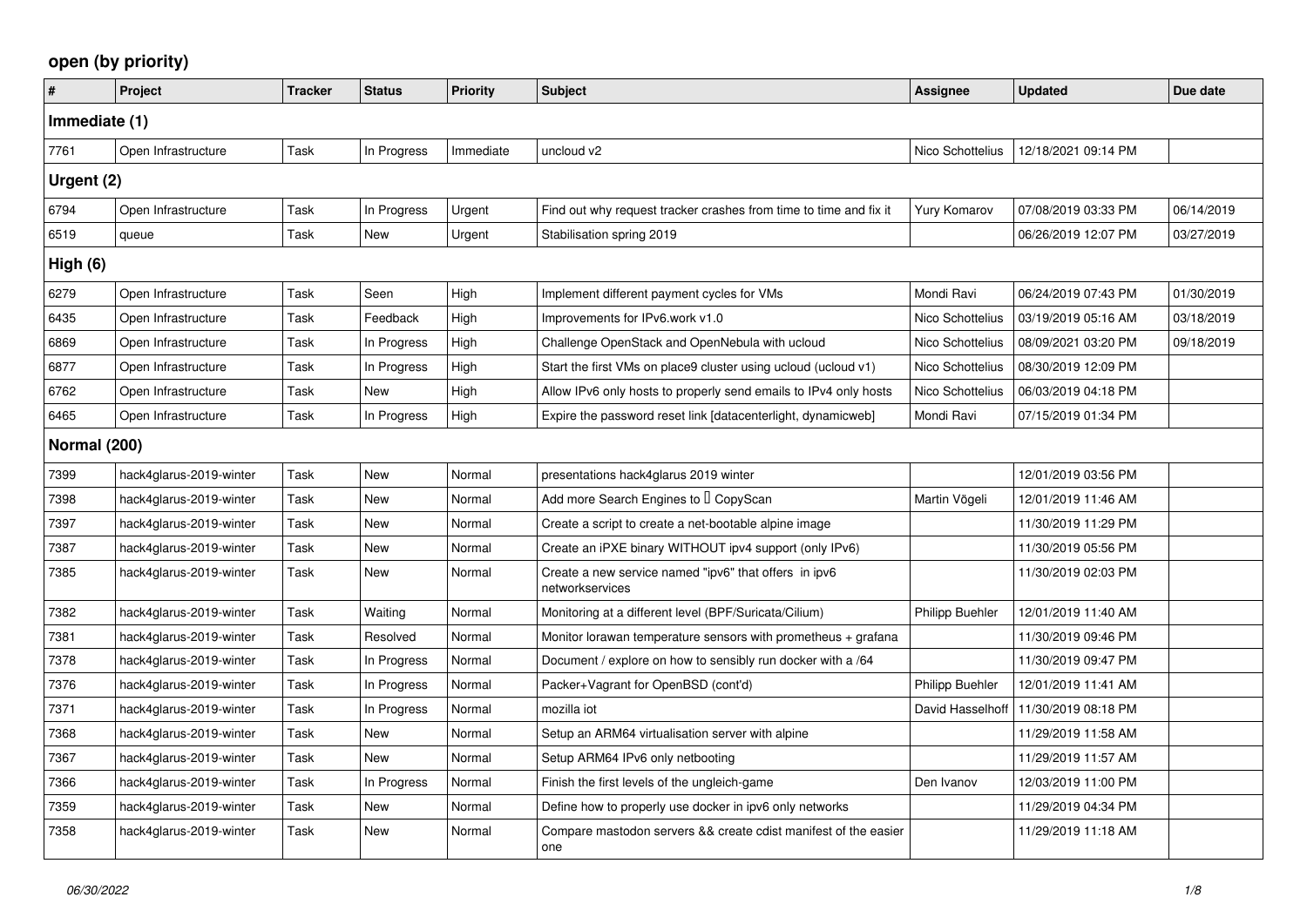| $\vert$ # | <b>Project</b>               | <b>Tracker</b> | <b>Status</b> | <b>Priority</b> | Subject                                                                                                      | <b>Assignee</b>  | <b>Updated</b>      | Due date |
|-----------|------------------------------|----------------|---------------|-----------------|--------------------------------------------------------------------------------------------------------------|------------------|---------------------|----------|
| 7356      | hack4glarus-2019-winter      | Task           | New           | Normal          | Provide the most awesome self hosted apps                                                                    |                  | 11/29/2019 12:37 AM |          |
| 7354      | hack4glarus-2019-winter      | Task           | New           | Normal          | Create a NAT4664 PoC                                                                                         |                  | 11/28/2019 10:56 PM |          |
| 7352      | hack4glarus-2019-winter      | Task           | New           | Normal          | Find a way to update mikrotik routers in IPv6 only networks                                                  |                  | 11/28/2019 04:01 PM |          |
| 7350      | hack4glarus-2019-winter      | Task           | New           | Normal          | Add automatic / scheduled configuration support to cdist                                                     |                  | 11/28/2019 03:41 PM |          |
| 7349      | hack4glarus-2019-winter      | Task           | New           | Normal          | Create a wifi bridge from Diesbach to Luchsingen                                                             |                  | 11/28/2019 03:39 PM |          |
| 7348      | hack4glarus-2019-winter      | Task           | New           | Normal          | Create a devuan ucloud image                                                                                 |                  | 11/28/2019 03:38 PM |          |
| 7347      | hack4glarus-2019-winter      | Task           | New           | Normal          | Create an Alpine ucloud image                                                                                |                  | 11/28/2019 03:38 PM |          |
| 7346      | hack4glarus-2019-winter      | Task           | New           | Normal          | Create an OpenBSD ucloud image                                                                               |                  | 11/28/2019 03:37 PM |          |
| 7344      | hack4glarus-2019-winter      | Task           | New           | Normal          | Create a matrix/mattermost bridge to chat.ungleich.ch and a cdist<br>type for it                             |                  | 11/28/2019 03:36 PM |          |
| 7343      | hack4glarus-2019-winter      | Task           | New           | Normal          | Create an automated routing daemon (IPv6)                                                                    |                  | 11/28/2019 01:51 PM |          |
| 7342      | hack4glarus-2019-winter      | Task           | New           | Normal          | Create an RFC for adding DoT and DoH options to IPv6 router<br>advertisements                                |                  | 11/28/2019 01:45 PM |          |
| 7341      | hack4glarus-2019-winter      | Task           | New           | Normal          | Port ucloud to OpenBSD                                                                                       |                  | 11/28/2019 01:45 PM |          |
| 10614     | Hack4Glarus 2022<br>(summer) | Task           | New           | Normal          | Evaluate Hitobito                                                                                            |                  | 06/12/2022 06:25 AM |          |
| 10239     | ipv6                         | Task           | New           | Normal          | Recursive DNS, visible on IPv4, acting as a proxy to enable<br>visibility of data from IPv6 only DNS servers |                  | 01/31/2022 01:49 PM |          |
| 10238     | ipv6                         | Task           | Waiting       | Normal          | ipv6-only DNS setup is misleading and misconfigured                                                          | Nico Schottelius | 01/31/2022 01:36 PM |          |
| 8238      | ipv6                         | Task           | New           | Normal          | Modify nodejs to bind on IPv6 by default                                                                     | Nico Schottelius | 06/29/2020 10:42 PM |          |
| 8237      | ipv6                         | Task           | New           | Normal          | Modify flask to bind on IPv6 by default                                                                      | Nico Schottelius | 06/29/2020 10:41 PM |          |
| 8236      | ipv6                         | Task           | New           | Normal          | Modify python3 -m http.server to bind to IPv6 by default                                                     | Mondi Ravi       | 06/29/2020 10:45 PM |          |
| 8235      | ipv6                         | Task           | In Progress   | Normal          | Fix software to bind on IPv6 by default                                                                      | Nico Schottelius | 06/29/2020 10:39 PM |          |
| 8094      | ipv6                         | Task           | In Progress   | Normal          | Test ubiquiti UAP-AC-Lite, UAP-AC-LR and UAP-AC-Pro-Gen2 in<br>IPv6 only networks                            | Nico Schottelius | 05/31/2020 06:40 PM |          |
| 7704      | ipv6                         | <b>Task</b>    | In Progress   | Normal          | Regular vendor pings (1x/month) for IPv6 compatibility                                                       | Nico Schottelius | 02/08/2020 08:25 PM |          |
| 7574      | ipv6                         | Task           | New           | Normal          | Create and setup VM for prototype Smarthost                                                                  | Nico Schottelius | 01/06/2020 12:19 PM |          |
| 7573      | ipv6                         | Task           | New           | Normal          | Spamlike message filtering                                                                                   | Nico Schottelius | 01/06/2020 12:15 PM |          |
| 7570      | ipv6                         | Task           | Seen          | Normal          | Add more questions and answers to official FAQ                                                               | Sanghee Kim      | 01/08/2020 11:29 AM |          |
| 7569      | ipv6                         | Task           | New           | Normal          | IPv6 only DNS                                                                                                | Nico Schottelius | 01/05/2020 04:12 PM |          |
| 7568      | ipv6                         | Task           | New           | Normal          | Incoming SMTP IPv4 proxy                                                                                     | Nico Schottelius | 01/31/2022 01:09 PM |          |
| 7566      | ipv6                         | Task           | Feedback      | Normal          | Outgoing SMTP smarthost                                                                                      | Nico Schottelius | 01/10/2020 09:44 PM |          |
| 7523      | ipv6                         | Task           | New           | Normal          | TCP/UDP Services supported by IP4-to-IP6 incoming proxy and<br>NAT64 outgoing gateway                        | Moris Jones      | 01/05/2020 04:02 PM |          |
| 7405      | ipv6                         | Task           | In Progress   | Normal          | Explore IPv6 compatible IoT devices                                                                          | Nico Schottelius | 12/02/2019 04:09 PM |          |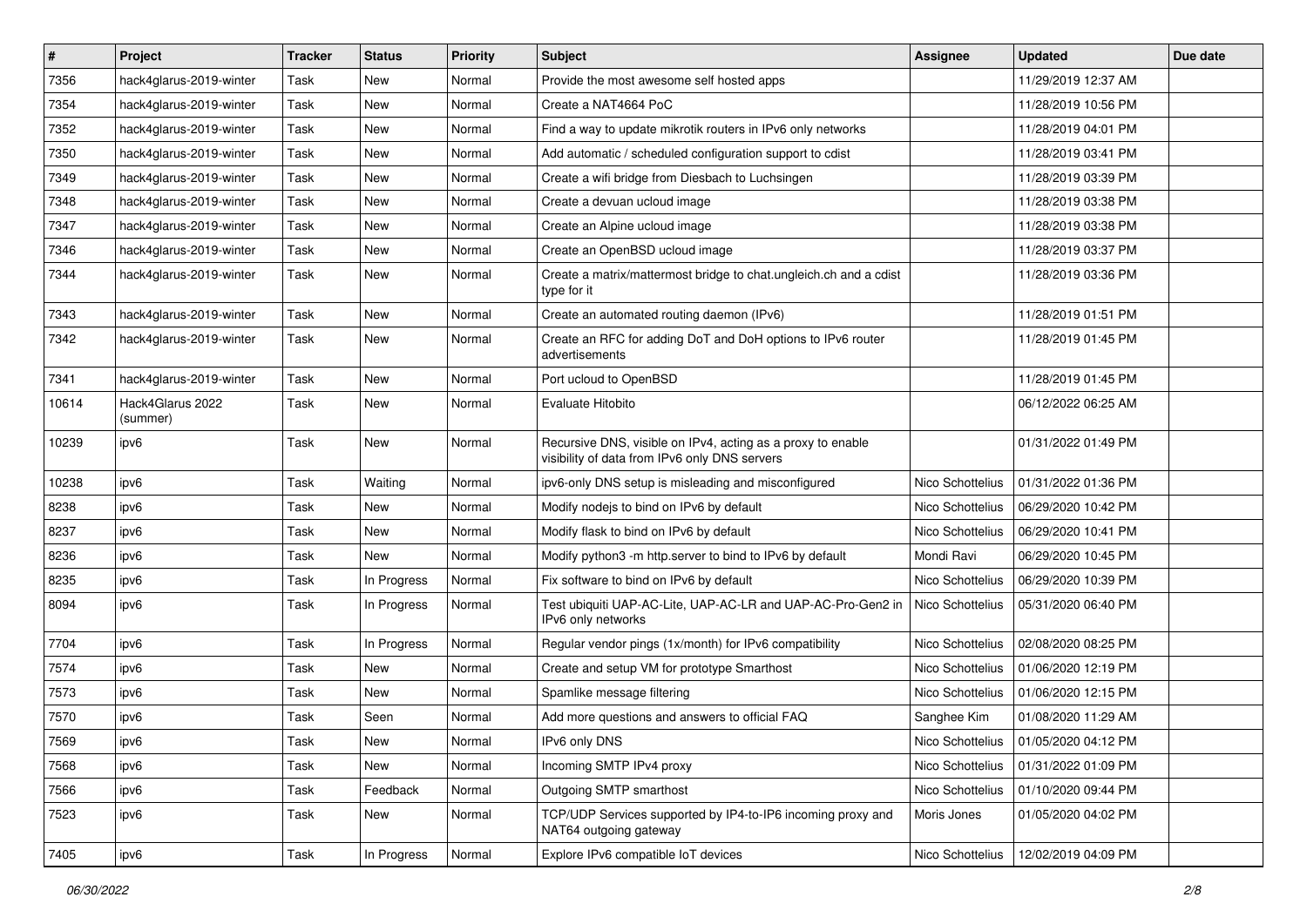| $\vert$ # | <b>Project</b>      | <b>Tracker</b> | <b>Status</b> | <b>Priority</b> | <b>Subject</b>                                                                                     | Assignee              | <b>Updated</b>      | Due date   |
|-----------|---------------------|----------------|---------------|-----------------|----------------------------------------------------------------------------------------------------|-----------------------|---------------------|------------|
| 7015      | ipv6                | Task           | In Progress   | Normal          | Create a decentralised, global display based on IPv6                                               | Nico Schottelius      | 07/31/2019 07:54 PM |            |
| 6405      | ipv6                | Task           | <b>New</b>    | Normal          | Create a new IPv6 game (working title: IPv6 treasure hunt)                                         | Nico Schottelius      | 05/01/2019 11:38 PM |            |
| 5753      | Open Infrastructure | Task           | New           | Normal          | Create Linux beginners guide                                                                       |                       | 05/01/2019 11:32 AM | 01/03/2019 |
| 6395      | Open Infrastructure | Task           | New           | Normal          | Add a FreeBSD NOINET image for ipv6onlyhosting.com                                                 |                       | 05/01/2019 10:59 AM | 01/30/2019 |
| 6406      | Open Infrastructure | Task           | New           | Normal          | Document our LDAP setup and make it publicly available                                             | Nico Schottelius      | 01/19/2021 12:48 PM | 02/02/2019 |
| 6468      | Open Infrastructure | Task           | New           | Normal          | When creating an account: Explain to the user that they get an<br>activation mail                  | William<br>Colmenares | 06/25/2019 05:31 PM | 02/22/2019 |
| 6414      | Open Infrastructure | Task           | New           | Normal          | Expose the console of the VM to the users (noVNC or spice)                                         | Mondi Ravi            | 06/25/2019 06:49 PM | 02/28/2019 |
| 6541      | Open Infrastructure | Task           | In Progress   | Normal          | Monitor fans and power supplies                                                                    | Nico Schottelius      | 01/19/2021 12:48 PM | 04/17/2019 |
| 6693      | Open Infrastructure | Task           | In Progress   | Normal          | Document internal networking support, console features, floating<br>IP options                     | Nico Schottelius      | 05/16/2019 03:55 PM | 05/21/2019 |
| 6780      | Open Infrastructure | Task           | New           | Normal          | Create an RFC for ungleich-otp                                                                     | Mondi Ravi            | 06/08/2019 05:07 PM | 06/28/2019 |
| 6763      | Open Infrastructure | Task           | Seen          | Normal          | Mirror debian (maybe from / with help of debian.ethz.ch)                                           | Yury Komarov          | 06/18/2019 03:13 PM | 06/30/2019 |
| 6310      | Open Infrastructure | Task           | Waiting       | Normal          | [user request] Add OpenBSD images                                                                  | Nico Schottelius      | 06/28/2019 11:46 PM | 06/30/2019 |
| 6466      | Open Infrastructure | Task           | New           | Normal          | Fix the link in the password reset E-Mail [dynamicweb]                                             | William<br>Colmenares | 06/26/2019 04:28 PM | 07/03/2019 |
| 6919      | Open Infrastructure | Task           | New           | Normal          | Define incident / downtime notification channels and reaction<br>times                             | Nico Schottelius      | 07/02/2019 07:18 PM | 07/07/2019 |
| 6989      | Open Infrastructure | Task           | Seen          | Normal          | <b>Research LEETSPEAK websites</b>                                                                 | Jason Kim             | 07/22/2019 11:30 AM | 07/26/2019 |
| 7136      | Open Infrastructure | Task           | Seen          | Normal          | Create Git submodules                                                                              | Jin-Guk Kwon          | 10/04/2019 03:37 PM | 09/25/2019 |
| 7179      | Open Infrastructure | Task           | Waiting       | Normal          | Add Slowdown/Cooldown in TOTP verification/serializer                                              | Nico Schottelius      | 09/30/2019 11:51 AM | 09/30/2019 |
| 7184      | Open Infrastructure | Task           | Feedback      | Normal          | Create a mailing list for maintenance notifications                                                | Sanghee Kim           | 10/18/2019 08:16 PM | 10/04/2019 |
| 7187      | Open Infrastructure | Task           | Resolved      | Normal          | Configure prometheus blackbox exporter to monitor heise.de via<br>IPv4 and IPv6                    | Nico Schottelius      | 01/19/2021 12:48 PM | 10/08/2019 |
| 7207      | Open Infrastructure | Task           | Feedback      | Normal          | Change/add etcd backend to ungleich-otp and rename it to uotp                                      | Nico Schottelius      | 10/09/2019 12:17 PM | 10/09/2019 |
| 7186      | Open Infrastructure | Task           | <b>New</b>    | Normal          | Add support for general VPN including IPv4                                                         | Sanghee Kim           | 01/13/2020 06:37 PM | 10/31/2019 |
| 7427      | Open Infrastructure | Task           | In Progress   | Normal          | Rough draft to support console on our VMs                                                          | Jin-Guk Kwon          | 01/13/2020 03:13 AM | 12/20/2019 |
| 7689      | Open Infrastructure | Task           | Seen          | Normal          | Update certbot on several VMs                                                                      | Nico Schottelius      | 01/19/2021 12:48 PM | 02/29/2020 |
| 8651      | Open Infrastructure | Task           | Seen          | Normal          | Implement floating IPs                                                                             | Jin-Guk Kwon          | 11/28/2020 08:33 PM | 03/30/2021 |
| 6326      | Open Infrastructure | Task           | New           | Normal          | [user request] Support SEPA payments for VMs/Storage                                               | Amal Elshihaby        | 08/09/2021 03:22 PM | 08/31/2021 |
| 9516      | Open Infrastructure | Task           | New           | Normal          | Add proxy protocol support for IPv4<->IPv6 proxies to enable<br>client IP information pass through | Nico Schottelius      | 07/17/2021 07:43 PM | 12/31/2021 |
| 10411     | Open Infrastructure | Task           | In Progress   | Normal          | Migrate ula.ungleich.ch into Kubernetes and upgrade it to latest<br>Django                         | Nico Schottelius      | 03/19/2022 07:46 PM |            |
| 10091     | Open Infrastructure | Task           | In Progress   | Normal          | SBC router / board evaluation 2022                                                                 | Nico Schottelius      | 12/31/2021 11:01 PM |            |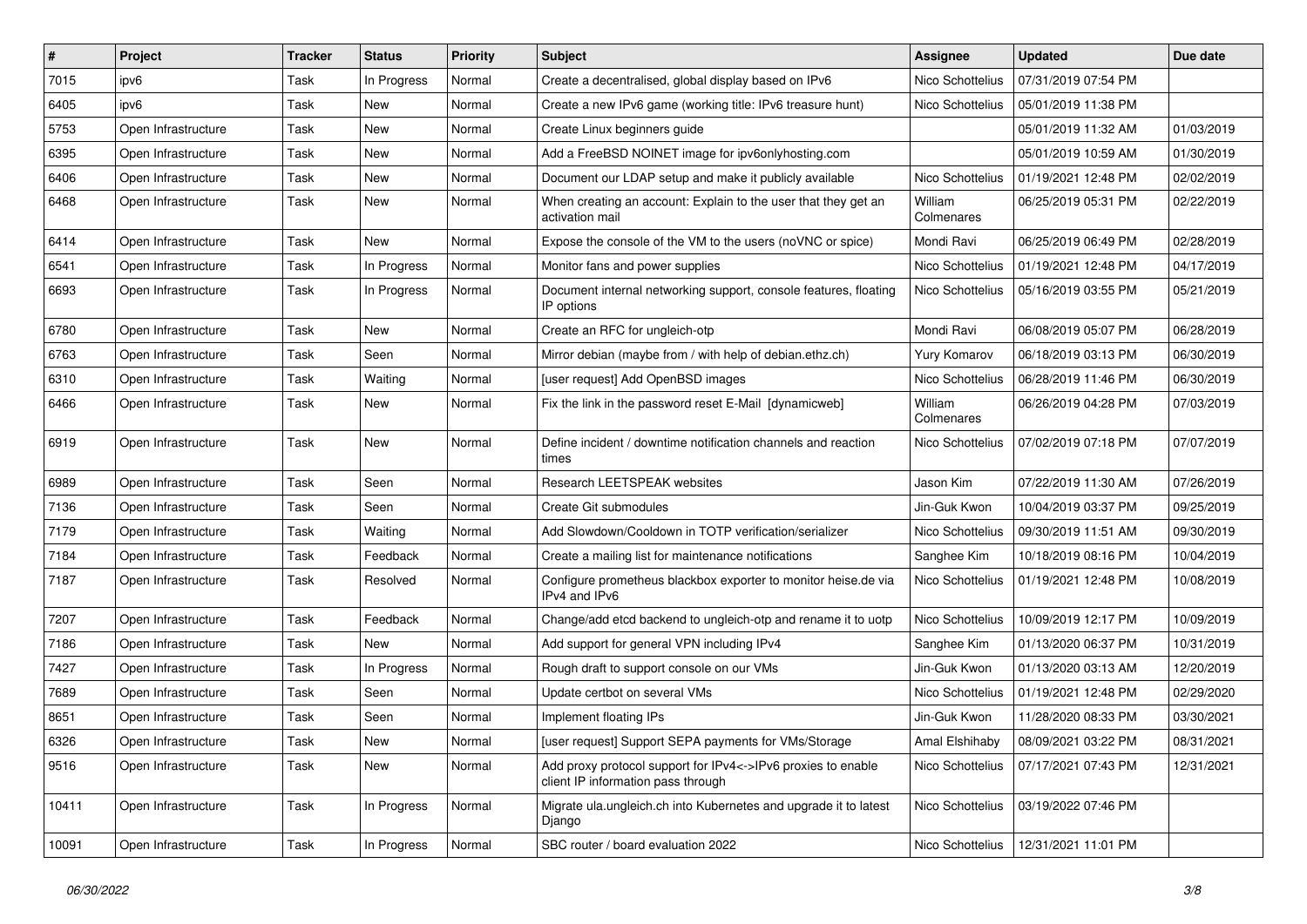| $\vert$ # | <b>Project</b>      | <b>Tracker</b> | <b>Status</b> | <b>Priority</b> | <b>Subject</b>                                                               | Assignee           | <b>Updated</b>      | Due date |
|-----------|---------------------|----------------|---------------|-----------------|------------------------------------------------------------------------------|--------------------|---------------------|----------|
| 9624      | Open Infrastructure | Task           | Seen          | Normal          | [user request] Add support for email hosting                                 | Nico Schottelius   | 08/09/2021 03:23 PM |          |
| 9487      | Open Infrastructure | <b>Task</b>    | In Progress   | Normal          | Migrate our ceph clusters into rook                                          | Nico Schottelius   | 07/08/2021 11:35 PM |          |
| 9468      | Open Infrastructure | Task           | In Progress   | Normal          | Test helm kube-prometheus-stack                                              | Nico Schottelius   | 07/01/2021 04:00 PM |          |
| 9401      | Open Infrastructure | Task           | New           | Normal          | Building an IPv6 only Matrix network                                         | Nico Schottelius   | 06/07/2021 08:10 PM |          |
| 8916      | Open Infrastructure | <b>Task</b>    | In Progress   | Normal          | Add DNS over TLS or HTTP support in DCL                                      | Nico Schottelius   | 02/18/2021 04:21 PM |          |
| 8716      | Open Infrastructure | Task           | New           | Normal          | Checkout support for RNG pass through / help to VMs                          |                    | 12/16/2020 12:53 PM |          |
| 8689      | Open Infrastructure | <b>Task</b>    | New           | Normal          | Test q-in-q multiple vlans with mikrotik <-> Linux                           |                    | 12/07/2021 12:48 AM |          |
| 8687      | Open Infrastructure | Task           | In Progress   | Normal          | Adjust django-hosting to run on Alpine Linux                                 | Nico Schottelius   | 12/15/2020 11:20 AM |          |
| 8670      | Open Infrastructure | Task           | New           | Normal          | Turn "temper" into an openwrt upstream package                               |                    | 07/29/2021 08:15 PM |          |
| 8537      | Open Infrastructure | Task           | New           | Normal          | Check whether we can support DNS wildcard with our ipv4/ipv6<br>proxy        | Jin-Guk Kwon       | 10/26/2020 01:38 PM |          |
| 8536      | Open Infrastructure | Task           | Feedback      | Normal          | Add Ubuntu 20.10 Support to DCL                                              | Sanghee Kim        | 10/26/2020 03:13 PM |          |
| 8447      | Open Infrastructure | Task           | In Progress   | Normal          | Deploy POC IPv6 cluster on DCL (v202009)                                     | Nico Schottelius   | 09/15/2020 10:24 PM |          |
| 8421      | Open Infrastructure | Task           | In Progress   | Normal          | Setup matrix voyager bot for ungleich                                        | Nico Schottelius   | 09/06/2020 05:56 PM |          |
| 8202      | Open Infrastructure | <b>Task</b>    | New           | Normal          | ceph upstream: ask for one more digit in ceph -s                             |                    | 02/10/2021 09:20 AM |          |
| 8201      | Open Infrastructure | Task           | New           | Normal          | Setup our own NTP pool                                                       |                    | 02/10/2021 09:20 AM |          |
| 8176      | Open Infrastructure | Task           | Seen          | Normal          | Verify/update our HSTS, SPF and starttls settings                            | Nico Schottelius   | 06/16/2020 02:52 PM |          |
| 8129      | Open Infrastructure | Task           | In Progress   | Normal          | Phase in AS207996 for place6                                                 | Nico Schottelius   | 06/08/2020 11:05 AM |          |
| 8111      | Open Infrastructure | Task           | In Progress   | Normal          | Monitor unbound nodes                                                        |                    | 02/10/2021 09:21 AM |          |
| 8069      | Open Infrastructure | Task           | Waiting       | Normal          | Investigate potential bottleneck on storage/CEPH at DCL                      |                    | 05/29/2020 09:02 AM |          |
| 7953      | Open Infrastructure | Task           | New           | Normal          | Normalize user management                                                    |                    | 05/02/2020 11:23 AM |          |
| 7937      | Open Infrastructure | Task           | New           | Normal          | Estimate the effort to create matrix web client; create minimum<br>sample    |                    | 12/01/2020 02:49 PM |          |
| 7930      | Open Infrastructure | Task           | Waiting       | Normal          | Monitoring LAN in place6                                                     |                    | 02/10/2021 09:26 AM |          |
| 7893      | Open Infrastructure | Task           | New           | Normal          | Remove TLS 1.0 and TLS 1.1 from our webhostings                              |                    | 03/31/2020 12:21 PM |          |
| 7890      | Open Infrastructure | Task           | In Progress   | Normal          | test conntrack sync                                                          | Jin-Guk Kwon       | 03/31/2020 01:17 PM |          |
| 7876      | Open Infrastructure | Task           | In Progress   | Normal          | UI/UX improvement suggestions for matrix                                     | Nico Schottelius   | 05/09/2020 06:32 PM |          |
| 7777      | Open Infrastructure | <b>Task</b>    | Resolved      | Normal          | <b>Create Documentation of Nextcloud</b>                                     | Nico Schottelius   | 01/19/2021 12:48 PM |          |
| 7757      | Open Infrastructure | Task           | Seen          | Normal          | opennebula incorrectly re-uses vncs ports                                    | Nico Schottelius   | 02/19/2020 02:28 PM |          |
| 7688      | Open Infrastructure | Task           | In Progress   | Normal          | Disable rp filter on router2.place5 (alpine sets =1 on .all and<br>.default) | Nico Schottelius   | 02/04/2020 05:28 PM |          |
| 7654      | Open Infrastructure | Task           | New           | Normal          | Get VMs info from Opennebula and save it in etcd                             | Ahmed Bilal        | 01/28/2020 10:36 AM |          |
| 7650      | Open Infrastructure | Task           | New           | Normal          | Synchronise opennebula VMs with etcd                                         | Nico Schottelius   | 01/31/2020 07:13 PM |          |
| 7649      | Open Infrastructure | Task           | In Progress   | Normal          | Sketch a VM backup & restore                                                 | <b>Ahmed Bilal</b> | 01/31/2020 07:16 PM |          |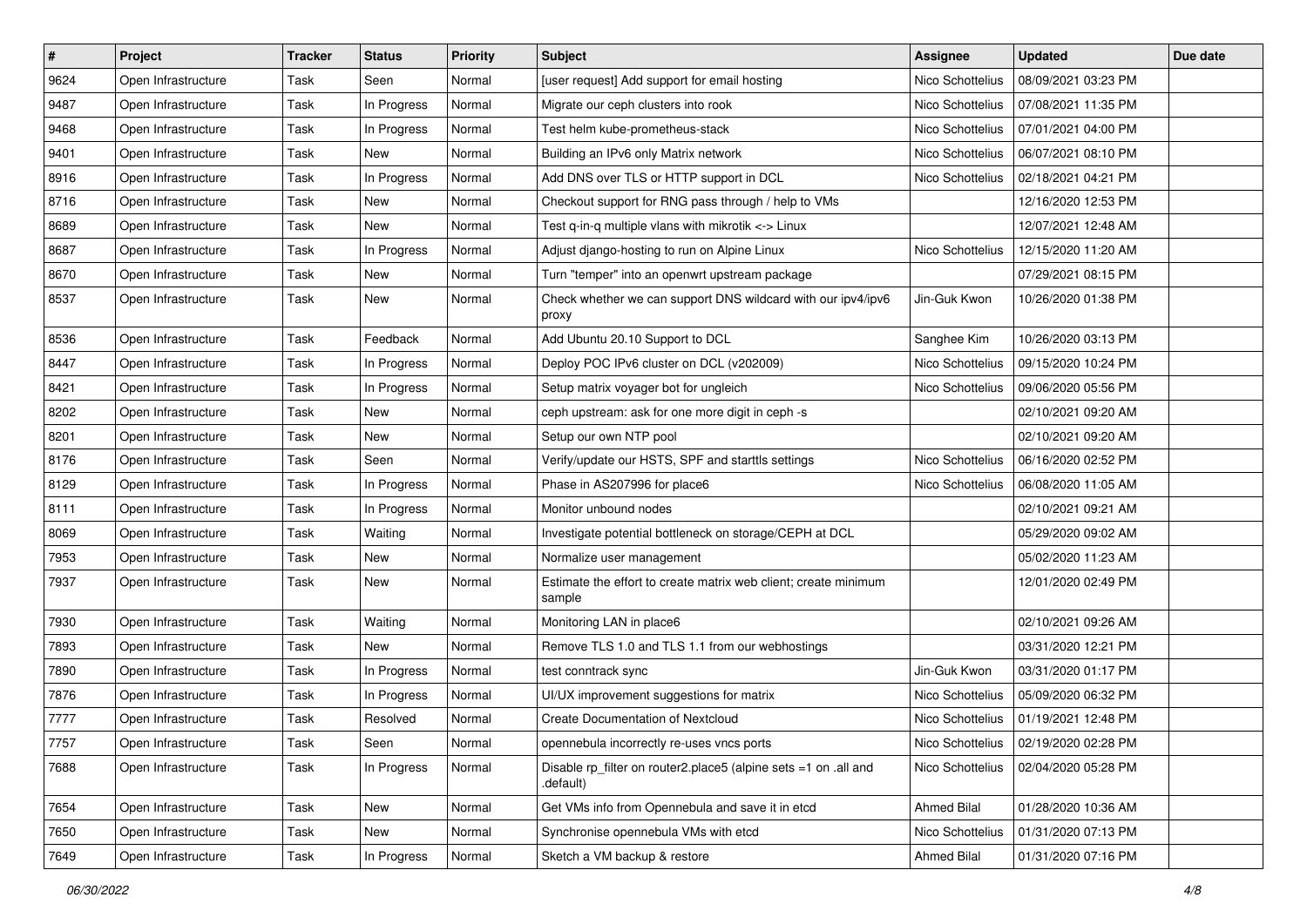| $\pmb{\#}$ | <b>Project</b>      | <b>Tracker</b> | <b>Status</b> | <b>Priority</b> | Subject                                                                                | <b>Assignee</b>    | <b>Updated</b>      | Due date |
|------------|---------------------|----------------|---------------|-----------------|----------------------------------------------------------------------------------------|--------------------|---------------------|----------|
| 7629       | Open Infrastructure | Task           | New           | Normal          | Add referral link system in dynamicweb (DCL, IPv6OnlyHosting<br>etc)                   | <b>Ahmed Bilal</b> | 01/20/2020 09:27 AM |          |
| 7604       | Open Infrastructure | Task           | In Progress   | Normal          | Find out why ciara2 was not automatically detected to be offline                       | Nico Schottelius   | 01/13/2020 07:30 PM |          |
| 7601       | Open Infrastructure | Task           | Seen          | Normal          | Setup an SSH jump host                                                                 |                    | 02/10/2021 09:04 AM |          |
| 7561       | Open Infrastructure | <b>Task</b>    | In Progress   | Normal          | Update mystrom switches to support IPv6 only networks                                  | Nico Schottelius   | 01/03/2020 05:35 PM |          |
| 7552       | Open Infrastructure | Task           | In Progress   | Normal          | Add some non-critical traffic to router1.place6                                        | Nico Schottelius   | 01/02/2020 12:47 PM |          |
| 7546       | Open Infrastructure | Task           | In Progress   | Normal          | VM Security based on LDAP accounts                                                     | Mondi Ravi         | 01/01/2020 05:49 PM |          |
| 7544       | Open Infrastructure | Task           | New           | Normal          | Write "beginner's guide" for datacenterlight customers                                 |                    | 02/10/2021 09:07 AM |          |
| 7503       | Open Infrastructure | Task           | New           | Normal          | Create script to create new / updated OpenBSD image for<br>OpenNebula                  |                    | 02/10/2021 09:11 AM |          |
| 7456       | Open Infrastructure | Task           | New           | Normal          | Prototype support for IPv6 only mail servers                                           | Nico Schottelius   | 12/10/2019 05:04 PM |          |
| 7403       | Open Infrastructure | Task           | New           | Normal          | Create customer friendly guide for ucloud                                              |                    | 12/01/2020 02:43 PM |          |
| 7402       | Open Infrastructure | Task           | Feedback      | Normal          | Reproduce issues in ucloud-pay                                                         | Mondi Ravi         | 12/05/2019 12:22 PM |          |
| 7401       | Open Infrastructure | Task           | New           | Normal          | Create ucloud package for python/alpine                                                |                    | 12/01/2020 02:43 PM |          |
| 7295       | Open Infrastructure | Task           | New           | Normal          | Flow 10: as a sysadmin, I want to be able to see statistics                            |                    | 12/01/2020 02:43 PM |          |
| 7294       | Open Infrastructure | Task           | New           | Normal          | Flow 9: as a user I want to have an overview of my spendings and   Mondi Ravi<br>bills |                    | 11/02/2019 12:59 AM |          |
| 7293       | Open Infrastructure | Task           | New           | Normal          | Flow 8: As a user I want to be able to order a new network and<br>use it               |                    | 12/01/2020 02:43 PM |          |
| 7292       | Open Infrastructure | Task           | New           | Normal          | Flow 7: as a sysadmin I want to be able to migrate VMs                                 |                    | 12/01/2020 02:43 PM |          |
| 7291       | Open Infrastructure | <b>Task</b>    | New           | Normal          | Flow 6: as a sysadmin I want to know / install all requirements                        | Nico Schottelius   | 11/02/2019 12:53 AM |          |
| 7290       | Open Infrastructure | Task           | New           | Normal          | Flow 5: as a user I want to map an IPv4 address to another VM                          |                    | 12/01/2020 02:43 PM |          |
| 7289       | Open Infrastructure | Task           | New           | Normal          | Flow 4: As a user I want to have a dualstack reachable VM                              |                    | 12/01/2020 02:43 PM |          |
| 7288       | Open Infrastructure | Task           | New           | Normal          | Flow 3: As a user I want to order a VM with my own OS (IPv6<br>only)                   |                    | 12/01/2020 02:43 PM |          |
| 7287       | Open Infrastructure | Task           | New           | Normal          | Flow 2: As a user I want to order an IPv6 only VM (via cli)<br>(existing OS)           |                    | 12/01/2020 02:43 PM |          |
| 7285       | Open Infrastructure | Task           | In Progress   | Normal          | Flows to implement and do document for go live (parent)                                | Nico Schottelius   | 08/09/2021 03:20 PM |          |
| 7284       | Open Infrastructure | Task           | In Progress   | Normal          | router1.place6 phase back in                                                           | Nico Schottelius   | 06/15/2020 11:04 AM |          |
| 7278       | Open Infrastructure | Task           | In Progress   | Normal          | Define how networking works in ucloud                                                  | Nico Schottelius   | 10/31/2019 09:19 AM |          |
| 7249       | Open Infrastructure | Task           | Seen          | Normal          | Merge ucloud components into one repository                                            | Nico Schottelius   | 10/25/2019 12:50 PM |          |
| 7242       | Open Infrastructure | Task           | In Progress   | Normal          | Test active-active IPv6/IPv4 configurations on routers                                 | Nico Schottelius   | 10/20/2019 05:10 PM |          |
| 7229       | Open Infrastructure | Task           | New           | Normal          | Make __ letsencrypt_nginx_cert to work on alpine                                       |                    | 10/14/2019 12:23 PM |          |
| 7206       | Open Infrastructure | Task           | In Progress   | Normal          | Create ucloud page under ungleich.ch/ucloud                                            | Nico Schottelius   | 10/10/2019 06:41 PM |          |
| 7205       | Open Infrastructure | Task           | In Progress   | Normal          | Try 1: Installing ucloud on Arch Linux                                                 | Nico Schottelius   | 10/10/2019 07:37 PM |          |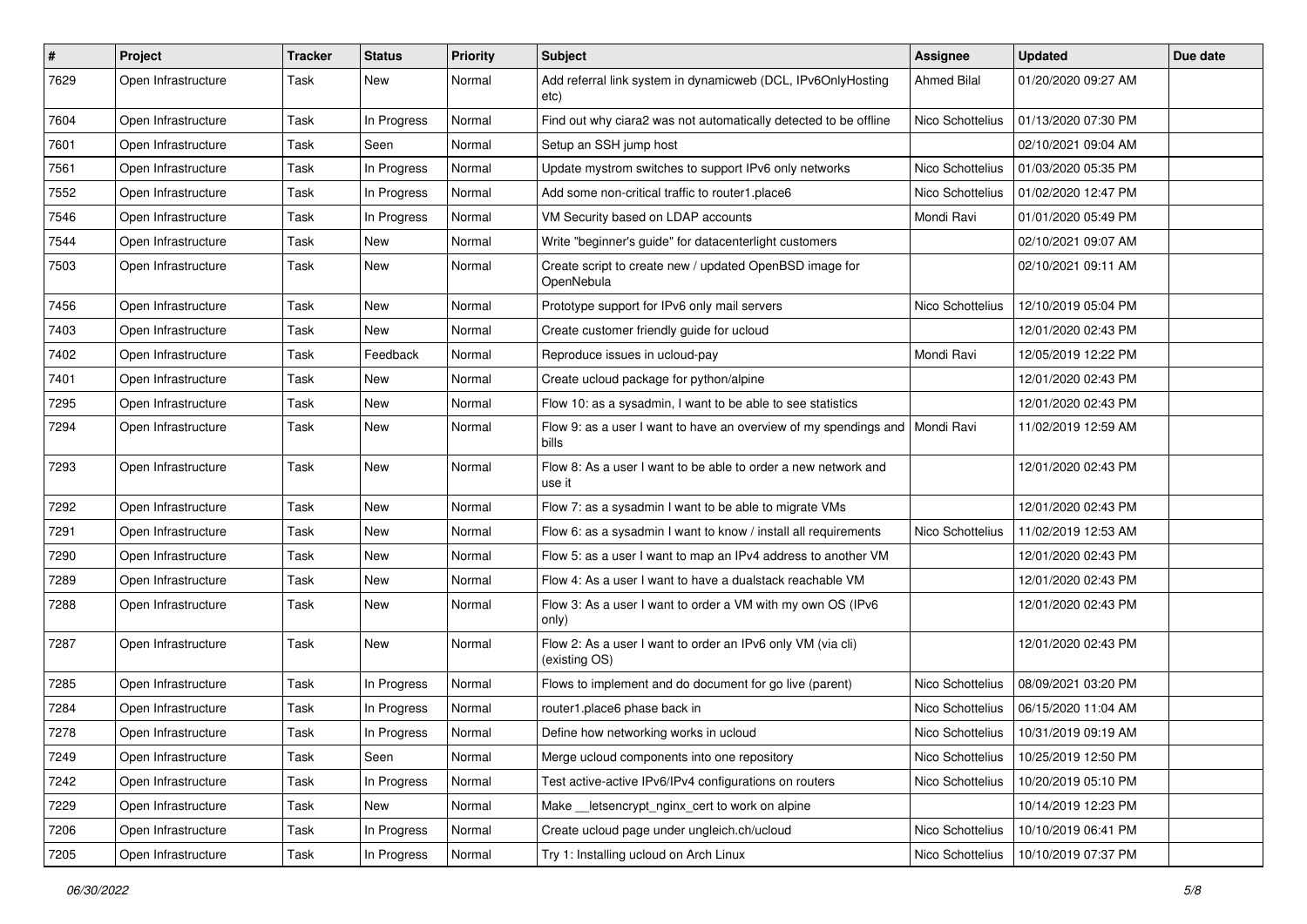| #    | Project             | Tracker | <b>Status</b> | <b>Priority</b> | <b>Subject</b>                                                                                | <b>Assignee</b>  | <b>Updated</b>      | Due date |
|------|---------------------|---------|---------------|-----------------|-----------------------------------------------------------------------------------------------|------------------|---------------------|----------|
| 7201 | Open Infrastructure | Task    | In Progress   | Normal          | Test BGP based virtual ip                                                                     | Nico Schottelius | 10/03/2019 04:30 PM |          |
| 7190 | Open Infrastructure | Task    | Seen          | Normal          | Add mdadm monitoring via prometheus                                                           | Jin-Guk Kwon     | 10/04/2019 03:36 PM |          |
| 7185 | Open Infrastructure | Task    | Seen          | Normal          | Setup network monitoring system on new off-site VPS                                           | Nico Schottelius | 06/11/2020 09:36 AM |          |
| 7178 | Open Infrastructure | Task    | In Progress   | Normal          | Replace routers: router1.place5, router2.place5, router1.place6,<br>router2.place6            | Nico Schottelius | 08/09/2021 03:19 PM |          |
| 7174 | Open Infrastructure | Task    | In Progress   | Normal          | Port the current blog's design to lektor (staticcms)                                          | Mondi Ravi       | 10/03/2019 03:18 AM |          |
| 7153 | Open Infrastructure | Task    | In Progress   | Normal          | Experiment with full routing tables                                                           | Nico Schottelius | 09/17/2019 05:24 PM |          |
| 7138 | Open Infrastructure | Task    | In Progress   | Normal          | Nico's open / next points for ucloud                                                          | Nico Schottelius | 10/06/2019 07:22 AM |          |
| 7135 | Open Infrastructure | Task    | Seen          | Normal          | Monitor nginx status codes in prometheus                                                      | Jin-Guk Kwon     | 10/04/2019 03:37 PM |          |
| 7125 | Open Infrastructure | Task    | Feedback      | Normal          | Implement "ordering" and "products" with ucloud                                               | Nico Schottelius | 09/28/2019 04:36 PM |          |
| 7122 | Open Infrastructure | Task    | Resolved      | Normal          | Setup production etcd cluster in place6                                                       | Nico Schottelius | 01/19/2021 12:48 PM |          |
| 7117 | Open Infrastructure | Task    | New           | Normal          | Make ungleich-otp better usable for the public                                                | Nico Schottelius | 09/05/2019 01:55 PM |          |
| 7089 | Open Infrastructure | Task    | New           | Normal          | [dynamicweb] Implement 2FA in dynamicweb with ungleich-otp                                    | Mondi Ravi       | 08/26/2019 01:59 PM |          |
| 7087 | Open Infrastructure | Task    | New           | Normal          | [dynamicweb] Remove password in email and replace it with a<br>link to set it via dashboard   |                  | 08/26/2019 01:57 PM |          |
| 7086 | Open Infrastructure | Task    | New           | Normal          | [dynamicweb]Expose password reset option in the user<br>dashboard                             | Sanghee Kim      | 08/26/2019 02:29 PM |          |
| 7053 | Open Infrastructure | Task    | New           | Normal          | Make nodejs/npm work on IPv6 only hosts                                                       |                  | 08/16/2019 10:52 AM |          |
| 7044 | Open Infrastructure | Task    | New           | Normal          | Document IPv6 only NAT64 enabled client network issues                                        | Nico Schottelius | 08/13/2019 10:47 AM |          |
| 7033 | Open Infrastructure | Task    | New           | Normal          | [dynamicweb] Payment fails without a proper message                                           |                  | 08/07/2019 06:20 PM |          |
| 7010 | Open Infrastructure | Task    | Waiting       | Normal          | Fix Alpine Linux installer to support serial && push it upstream                              |                  | 06/11/2020 09:35 AM |          |
| 7009 | Open Infrastructure | Task    | In Progress   | Normal          | Find out why Alpine Linux hangs at boot when it does not have a<br>link on a device with dhcp | Nico Schottelius | 07/30/2019 08:02 PM |          |
| 6996 | Open Infrastructure | Task    | New           | Normal          | ucloud-pay v2: add support for retrieving payments from ZKB                                   |                  | 07/24/2019 05:40 PM |          |
| 6995 | Open Infrastructure | Task    | New           | Normal          | ucloud-pay v1: Implement payment support into ucloud                                          |                  | 07/24/2019 05:39 PM |          |
| 6980 | Open Infrastructure | Task    | New           | Normal          | Research and publish how we deal / have to deal with court<br>orders and foreign authorities  | Sanghee Kim      | 07/19/2019 12:12 PM |          |
| 6931 | Open Infrastructure | Task    | In Progress   | Normal          | ucloud-host                                                                                   | Nico Schottelius | 09/28/2019 04:35 PM |          |
| 6915 | Open Infrastructure | Task    | Seen          | Normal          | Introduce host status' and over/underbooking constraints                                      |                  | 12/01/2020 02:43 PM |          |
| 6908 | Open Infrastructure | Task    | In Progress   | Normal          | ucloud v2 features                                                                            | Nico Schottelius | 10/25/2019 12:58 PM |          |
| 6904 | Open Infrastructure | Task    | In Progress   | Normal          | Implement ucloud-image-store management                                                       |                  | 12/01/2020 02:43 PM |          |
| 6903 | Open Infrastructure | Task    | Seen          | Normal          | Create a cdist type for files.datacenterlight.ch                                              | Nico Schottelius | 06/11/2020 09:34 AM |          |
| 6900 | Open Infrastructure | Task    | In Progress   | Normal          | Allow creating an image from a file in ucloud-api and ucloud-cli                              |                  | 12/01/2020 02:43 PM |          |
| 6899 | Open Infrastructure | Task    | In Progress   | Normal          | Create ucloud-file-scan service                                                               |                  | 12/01/2020 02:43 PM |          |
| 6897 | Open Infrastructure | Task    | In Progress   | Normal          | Create ucloud-image service                                                                   |                  | 12/01/2020 02:48 PM |          |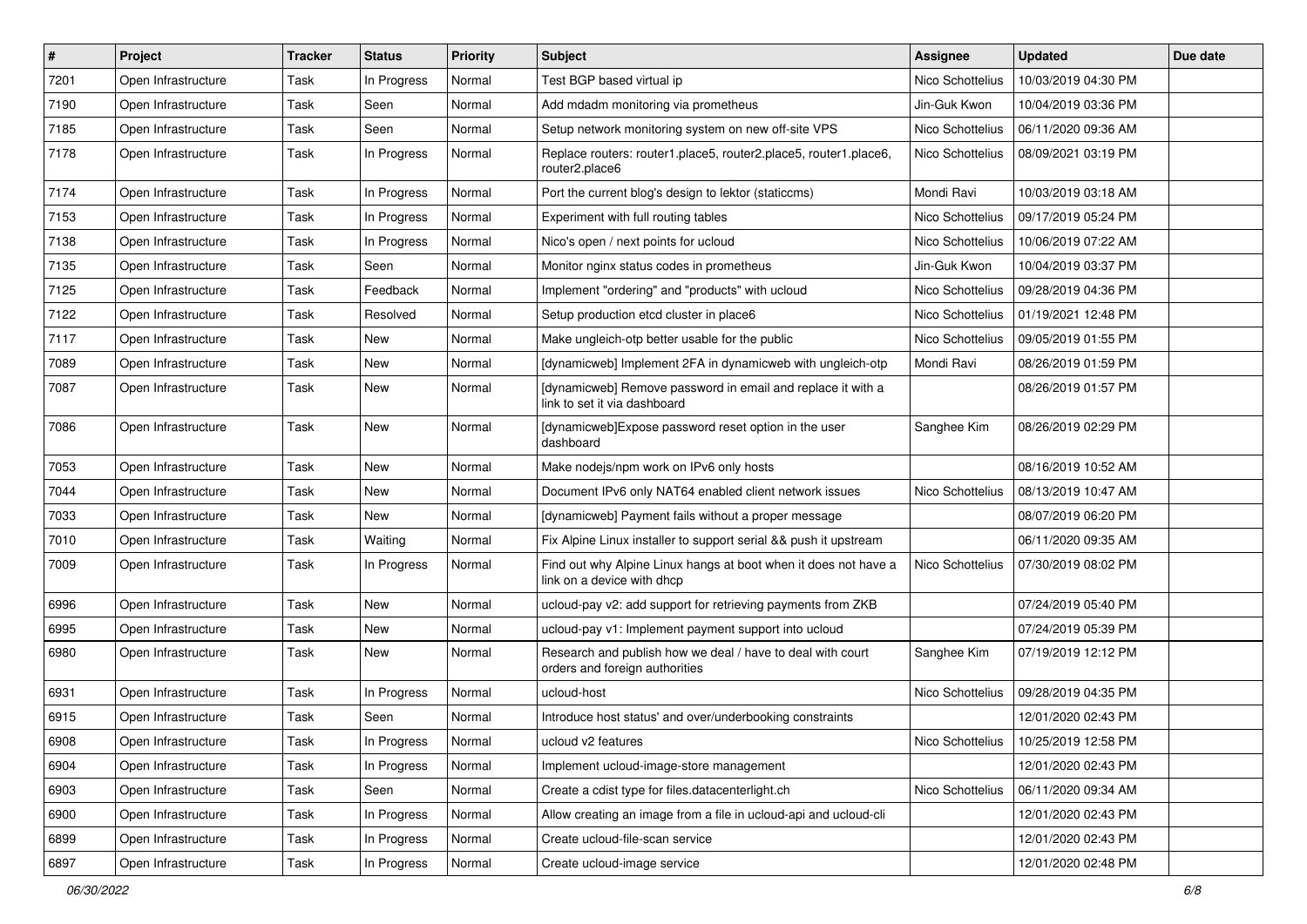| $\pmb{\#}$ | Project             | <b>Tracker</b> | <b>Status</b> | <b>Priority</b> | <b>Subject</b>                                                                                   | Assignee         | <b>Updated</b>      | Due date   |
|------------|---------------------|----------------|---------------|-----------------|--------------------------------------------------------------------------------------------------|------------------|---------------------|------------|
| 6857       | Open Infrastructure | Task           | In Progress   | Normal          | Create ucloud-firewall                                                                           | Nico Schottelius | 07/01/2020 11:46 AM |            |
| 6727       | Open Infrastructure | Task           | <b>New</b>    | Normal          | Create a terraform provider                                                                      |                  | 05/23/2019 04:12 PM |            |
| 6720       | Open Infrastructure | Task           | New           | Normal          | Create a proxy to reduce latency of package downloads                                            |                  | 05/22/2019 04:22 PM |            |
| 6712       | Open Infrastructure | Task           | <b>New</b>    | Normal          | Rework public key management on the DCL website                                                  |                  | 05/20/2019 09:27 PM |            |
| 6708       | Open Infrastructure | Task           | New           | Normal          | Create infrastructure usable for IPv6 workshops                                                  | Nico Schottelius | 05/19/2019 07:34 PM |            |
| 6696       | Open Infrastructure | Task           | New           | Normal          | Update documentation / instructions on how to login to a new VM                                  | Nico Schottelius | 05/17/2019 11:03 AM |            |
| 6437       | Open Infrastructure | Task           | <b>New</b>    | Normal          | build opennebula ARM64 Packages                                                                  |                  | 05/01/2019 11:33 AM |            |
| 6262       | Open Infrastructure | Task           | New           | Normal          | [user request] Warn users what happens on VM delete / make it<br>more clear to users             | Mondi Ravi       | 12/29/2018 12:53 PM |            |
| 6258       | Open Infrastructure | Task           | In Progress   | Normal          | Expose IPv6 vs. IPv4 statistics publicly                                                         | Nico Schottelius | 12/23/2018 07:03 PM |            |
| 6255       | Open Infrastructure | Task           | In Progress   | Normal          | Find the right settings for kubernetes in ipv6 only settings                                     | Nico Schottelius | 12/23/2018 11:14 PM |            |
| 6071       | Open Infrastructure | Task           | In Progress   | Normal          | [user request] Checkout how to enable AES-NI or PCLMULQDQ<br><b>CPU</b> features                 | Jin-Guk Kwon     | 12/29/2018 12:53 PM |            |
| 6052       | Open Infrastructure | Task           | Seen          | Normal          | Document IPv6 routing service                                                                    | Nico Schottelius | 11/11/2018 11:51 PM |            |
| 6049       | Open Infrastructure | Task           | New           | Normal          | Publish / document our Kubernetes / IPv6 experiences                                             | Nico Schottelius | 11/11/2018 09:13 PM |            |
| 5929       | Open Infrastructure | Task           | New           | Normal          | Add public kubernetes support                                                                    | Nico Schottelius | 11/01/2018 04:29 PM |            |
| 5928       | Open Infrastructure | Task           | New           | Normal          | Introduce API support for VM handling: create and delete<br>operation (and maybe image upload)   | Nico Schottelius | 11/01/2018 04:28 PM |            |
| 5882       | Open Infrastructure | Task           | In Progress   | Normal          | Document the netboot setup                                                                       | Nico Schottelius | 10/25/2018 08:47 PM |            |
| 5436       | queue               | Task           | <b>New</b>    | Normal          | Figure out what the fortinet device is for and checkout if we have<br>a use for it               |                  | 06/24/2019 12:27 PM | 08/21/2018 |
| 6068       | queue               | Task           | <b>New</b>    | Normal          | Move redash (lorawan.ungleich.ch) to a new IPv6 only VM in<br>place6                             |                  | 06/23/2019 06:53 PM | 12/07/2018 |
| 6625       | queue               | Task           | Feedback      | Normal          | Fix our dkim setup                                                                               | Nico Schottelius | 10/17/2019 10:29 AM | 05/02/2019 |
| 6685       | queue               | Task           | New           | Normal          | Implement game challenges 1-6                                                                    |                  | 06/23/2019 07:02 PM | 05/31/2019 |
| 6679       | queue               | Task           | New           | Normal          | Create ungleich game, a flask based game to show system<br>engineering skills                    |                  | 11/06/2019 11:54 AM | 05/31/2019 |
| 6452       | queue               | Task           | <b>New</b>    | Normal          | Create a new django micro service: IPv6 wishlist                                                 |                  | 07/21/2019 08:43 PM | 07/02/2019 |
| 6211       | queue               | Task           | New           | Normal          | Change nftrules on routers to DROP by default                                                    |                  | 06/28/2019 12:21 PM | 12/31/2019 |
| 6981       | queue               | Task           | New           | Normal          | Add encryption/signing of messages into RT (support.ungleich.ch)                                 |                  | 07/18/2019 11:13 AM |            |
| 6811       | queue               | Task           | New           | Normal          | Create a new easy to use cloud / vmm manager [project name:<br>Kraut cloud, crown cloud, ucloud] |                  | 06/09/2019 02:28 AM |            |
| 6810       | queue               | Task           | New           | Normal          | Add a wireguard prometheus exporter to our infrastructure                                        |                  | 07/17/2019 07:06 PM |            |
| 5930       | queue               | Task           | Waiting       | Normal          | [user request] Evaluate, if we can replace google analytics with<br>https://matomo.org/          |                  | 02/10/2021 08:49 AM |            |